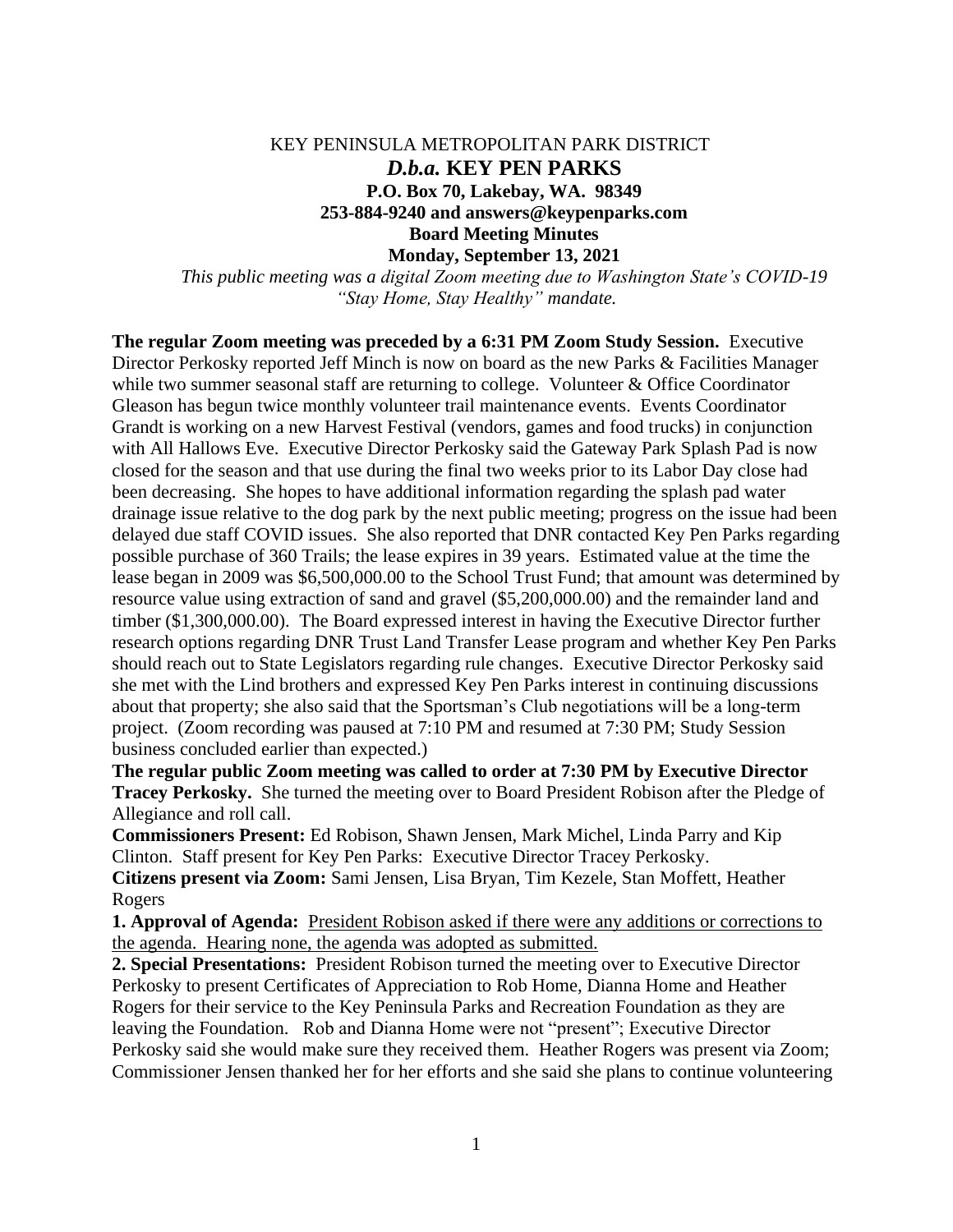as an individual. Executive Director Perkosky returned control of the meeting to President Robison.

**3. Citizen Comments:** Heather Rogers asked whether there will be additional wayfinding signs and leash-law signs posted in Key Central Forest; Executive Director Perkosky said that staff can produce "dogs on leash" signs which can be posted but they are postponing new permanent wayfinding signs due to DNR's planned logging in 2023.

**4. Approval of Minutes:** President Robison asked if there were any objections or corrections to the August 9, 2021 regular meeting minutes; hearing none, the meeting minutes were approved as submitted.

**5. Financial Report:** The August 2021 Springbrook financial balance was \$3,827,191.30. The August 2021 Zoo/Trek deposit was \$24,792.95. Total Zoo/Trek collections to date were \$152,301.84. The August 2021 Real and Personal Property Tax deposit was \$8,943.40. 2021 Real and Personal Property Tax collections to date were \$823,628.22. Springbrook Expenditures for August 2021 were \$106,323.80. President Robison asked how much of the \$3,827,191.30 fund balance was in the investment account vs. cash-on-hand; Executive Director Perkosky responded that \$2,000,000.00 is invested with Pierce Co. with the balance cash-on-hand. President Robison asked if there were any corrections or objections to the August 2021 financial report. Hearing none the financial report was adopted as submitted.

**6. Executive Director's Report:** Executive Director Perkosky reported All Hallows Eve and the new Harvest Festival are scheduled to take place at Gateway Park on Saturday October 23. Volunteer trail work parties will begin on Saturday Sept. 25 and continue every other Saturday with the exception of October 23.

## **7. Board Committee and Advisory Council Reports:**

- **a) Land and Improvement Committee (Commissioner Robison):** Commissioner Robison said he had no report.
- **b) Key Peninsula Parks and Recreation Foundation Report (Commissioner Michel):** Commissioner Michel was unable to attend; Executive Director Perkosky participated instead. She reported that they are looking for new members. The remaining Foundation Board met with two potential new members, one of whom has fund-raising experience while the second has maintenance and land experience.
- **c) Trails Committee (Commissioner Michel):** Commissioner Michel said that he encountered several individuals with level 1 e-bikes on the trails at 360 Trails. He said lack of rain has made trail surfaces problematic and that he hoped for a good volunteer turnout on Sept. 25. He plans to meet with Volunteer & Office Coordinator Gleason and Executive Director Perkosky about trails and specifics about mountain bike trail maintenance/repair.

**8. President's Report:** President Robison said that Key Pen Parks is now moving into "budget season" and he encourages the Board to reach out to citizens their needs and desires regarding Key Pen Parks' parks, projects and other facilities are included in the 2022 Budget.

**9. Unfinished Business:** No Unfinished Business.

**10. New Business:** No New Business.

**11. Other minor matters:** Commissioner Parry asked if the Minutes can contain the Study Session discussion regarding the potential land acquisition of the DNR properties.

**12. Good of the Order:** Commissioner Michel thanked Heather Rogers, Dianna Home and Rob Home for their efforts on the Key Peninsula Parks and Recreation Foundation. He said it was great that Executive Director Perkosky included Presentation of Certificates of Appreciation as